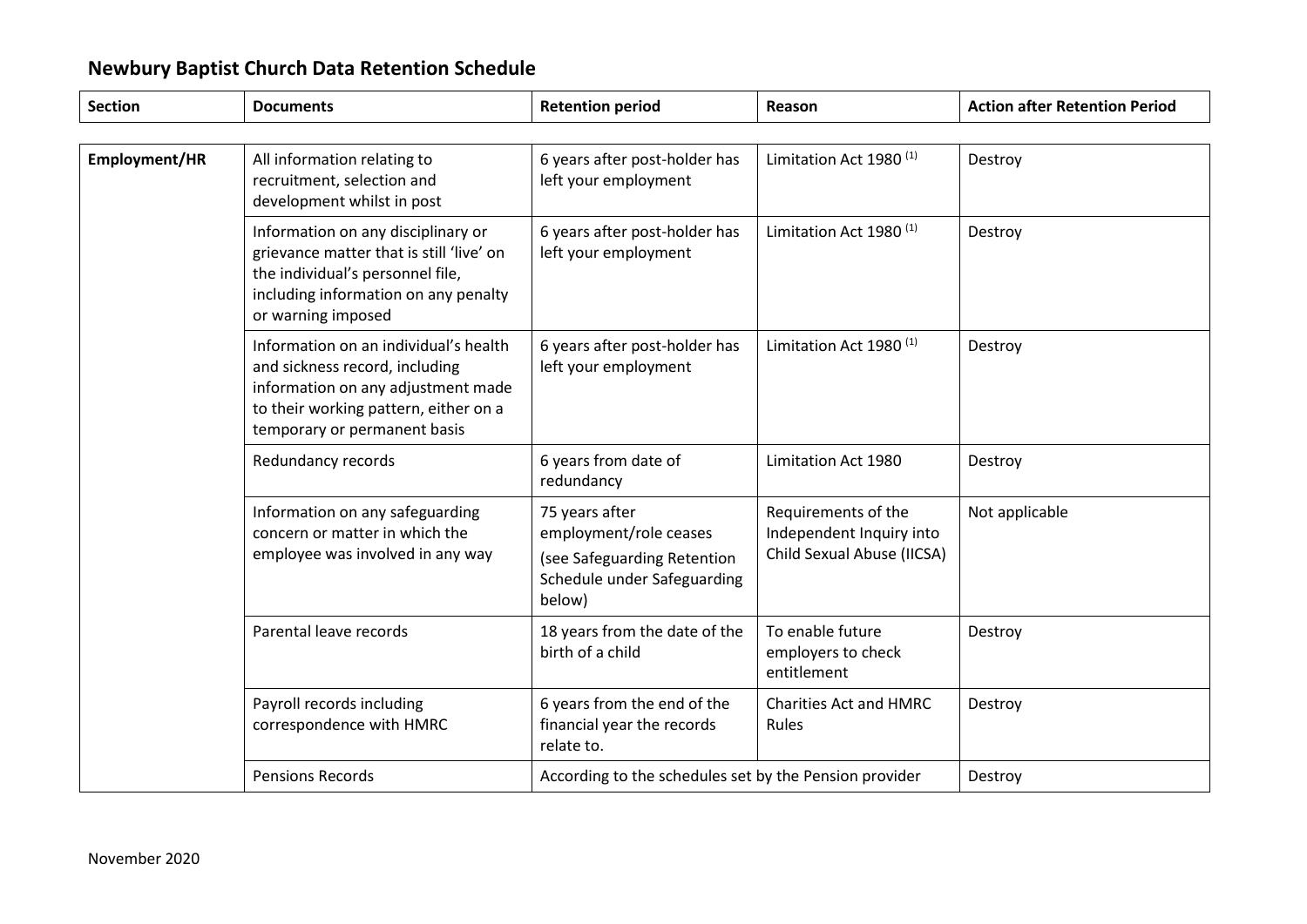| <b>Section</b><br>Reason<br><b>Documents</b><br>Period<br>period<br>' Retention<br>Ret<br>.rion<br>ап |  |  |  |  |  |
|-------------------------------------------------------------------------------------------------------|--|--|--|--|--|
|-------------------------------------------------------------------------------------------------------|--|--|--|--|--|

| Application forms and interview notes<br>for unsuccessful candidate | 6 months to a year                                                                 | 2010 Equality Act<br>recommends six months.<br>One year limitation for<br>defamation actions under<br>Limitation Act. | Destroy |
|---------------------------------------------------------------------|------------------------------------------------------------------------------------|-----------------------------------------------------------------------------------------------------------------------|---------|
| Complaints records                                                  | 1 year where complaint<br>referred elsewhere otherwise<br>6 years from last action | Limitation Act 1980                                                                                                   | Destroy |

*(1) Six years is generally the time limit within which proceedings founded on contract may be brought*

| <b>Finance</b> | All financial records - invoices, bills,<br>bank statements, paying in books etc          | 6 years from the end of the<br>financial year the record<br>relates to | Charities Act and HMRC<br>Rules                                 | Destroy                                 |
|----------------|-------------------------------------------------------------------------------------------|------------------------------------------------------------------------|-----------------------------------------------------------------|-----------------------------------------|
|                | <b>Gift Aid declarations</b>                                                              | 6 years after the last payment<br>was made                             | <b>HMRC Rules</b>                                               | Destroy                                 |
|                | Legacy information (i.e. documents<br>which relate to a legacy received by<br>the church) | 6 years after the deceased's<br>estate has been wound up               | In line with requirements<br>for other financial<br>information | Destroy                                 |
|                | <b>Church Annual Accounts and Reports</b>                                                 | 10 years $(2)$                                                         | Good practice                                                   | Archive (e.g. County Archive<br>Office) |
|                | Payroll records including<br>correspondence with HMRC                                     | See Employment/HR above                                                | See Employment/HR<br>above                                      | See Employment/HR above                 |

*(2) These should be kept permanently somewhere. 10 years is the suggested minimum period the information is held by the church before sent to archives.*

| General | Correspondence (including emails) | Unless this relates to any other category of data listed here (e.g. finance, employment,     |
|---------|-----------------------------------|----------------------------------------------------------------------------------------------|
|         |                                   | safeguarding etc) correspondence should be kept for as long as is relevant. Churches might   |
|         |                                   | find it helpful for staff and volunteers to have an annual 'purge' of all correspondence and |
|         |                                   | destroy any which is no longer relevant.                                                     |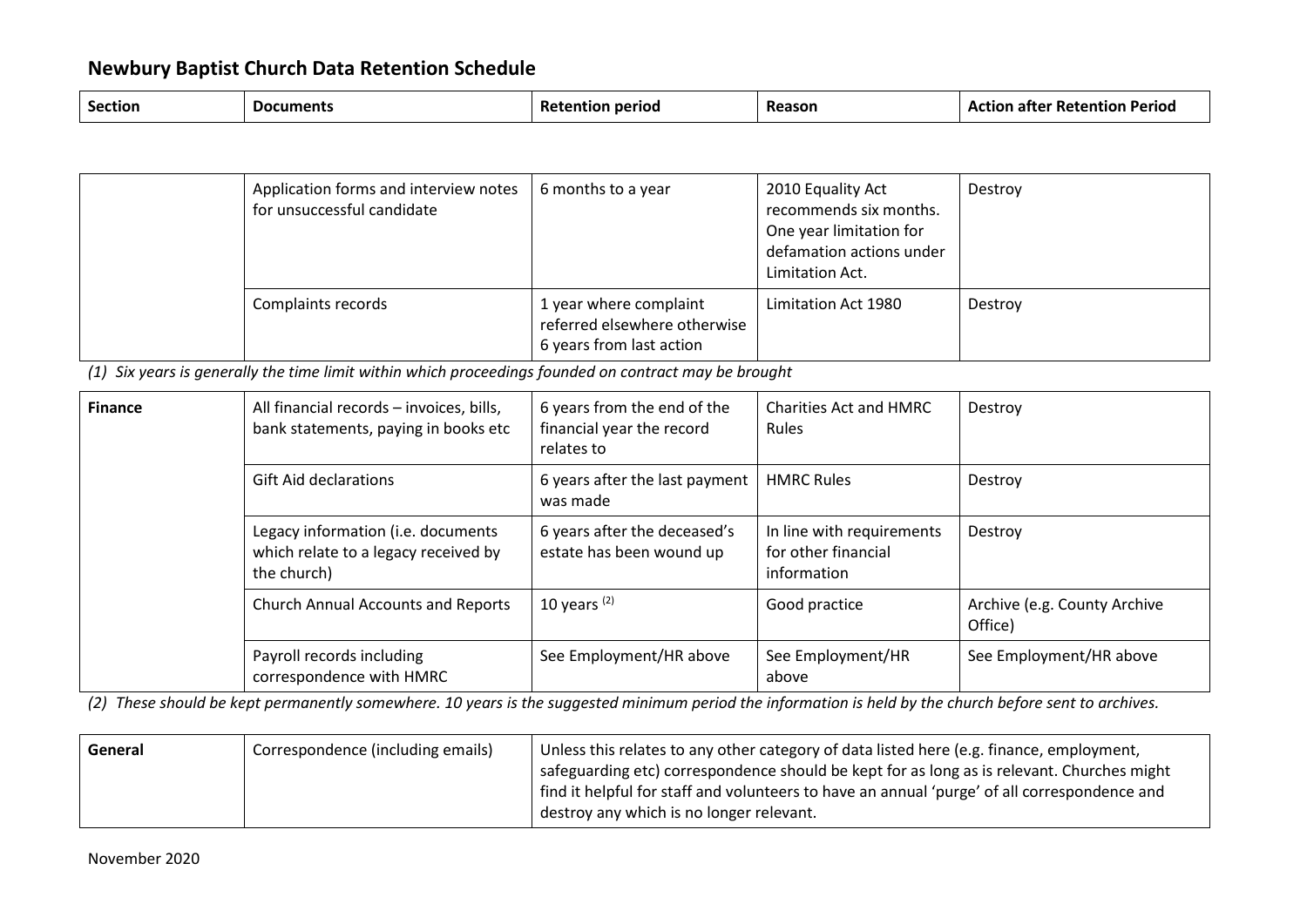| <b>Section</b><br>Reason<br>period<br>. ים ש<br>זנו<br>้าcuments<br>'ior<br>ntior<br>ne. |  |  |  |  | <b>Periog</b> |  |
|------------------------------------------------------------------------------------------|--|--|--|--|---------------|--|
|------------------------------------------------------------------------------------------|--|--|--|--|---------------|--|

| <b>Health and Safety</b> | Reportable accidents / accident book        | 3 years after date of entry or<br>end of any investigation if<br>later | The Reporting of Injuries,<br>Diseases and Dangerous<br><b>Occurrences Regulations</b><br>2013 | Destroy |
|--------------------------|---------------------------------------------|------------------------------------------------------------------------|------------------------------------------------------------------------------------------------|---------|
|                          | Records documenting external<br>inspections | 3 years after date of<br>inspection                                    | Good practice                                                                                  | Destroy |

| <b>Insurance</b> | Public liability policies and certificates           | Permanently                                                                                    | Historical<br>claims/commercial<br>practice                                             | Store securely with electronic<br>copy as backup |
|------------------|------------------------------------------------------|------------------------------------------------------------------------------------------------|-----------------------------------------------------------------------------------------|--------------------------------------------------|
|                  | Employer's liability policies                        | Permanently                                                                                    | Employers' Liability<br>(Compulsory Insurance)<br>Regulations 1998 suggests<br>40 years | Store securely with electronic<br>copy as backup |
|                  | Sundry insurance policies and<br>insurance schedules | Until claims under policy are<br>barred or 6 years after policy<br>lapses, whichever is longer | Commercial practice                                                                     | Destroy                                          |
|                  | Claims correspondence                                | 6 years after last action                                                                      | Commercial practice                                                                     | Destroy                                          |

| <b>Meetings</b> | <b>Church Meeting Minutes</b>  | 10 years from the date of the<br>meeting $(3)$ | Good practice | Archive (e.g. County Archive<br>Office)                             |
|-----------------|--------------------------------|------------------------------------------------|---------------|---------------------------------------------------------------------|
|                 | <b>Trustee Meeting Minutes</b> | 10 years from the date of the<br>meeting $(3)$ | Good practice | Archive (e.g. County Archive<br>Office)                             |
|                 | Minutes of internal groups     | 5 years from the date of the<br>meeting        | Good practice | Destroy unless of particular value<br>in which case send to Archive |

*(3) These should be kept permanently somewhere. 10 years is the suggested minimum period the information is held by the church before sent to archives.*